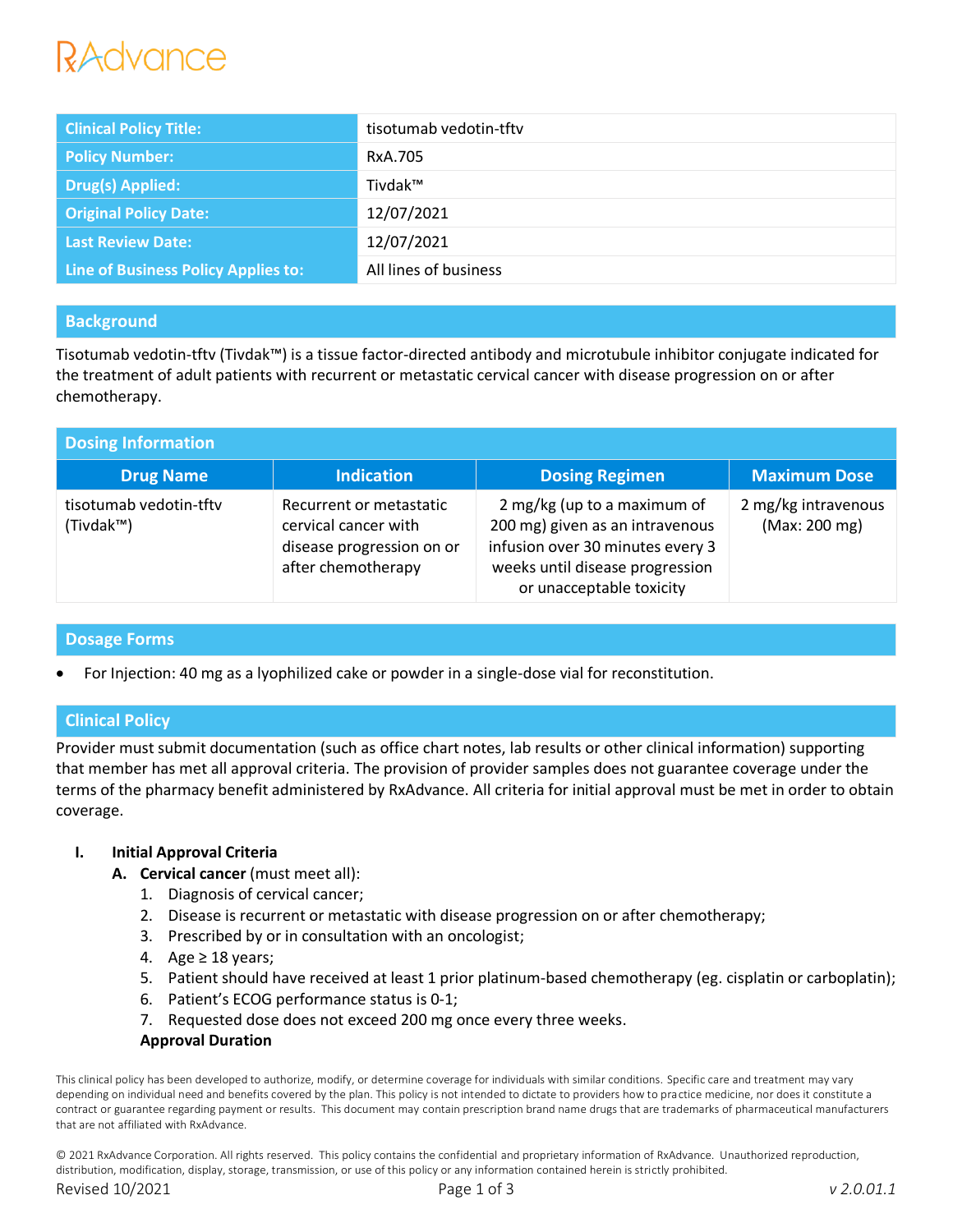

**Commercial:** 6 months **Medicaid:** 6 months

## **II. Continued Therapy Approval**

- **A. Recurrent or metastatic cervical cancer** (must meet all):
	- 1. Member is currently receiving medication that has been authorized by RxAdvance or the member has met initial approval criteria listed in this policy;
	- 2. Member is responding positively to therapy;
	- 3. If request is for a dose increase, new dose does not exceed 200 mg once every three weeks.

**Approval Duration Commercial:** 12 months **Medicaid:** 12 months

## **III. Appendices**

## **APPENDIX A: Abbreviation/Acronym Key**

FDA: Food and Drug Administration

#### **APPENDIX B: Therapeutic Alternatives**

Below are suggested therapeutic alternatives based on clinical guidance. Please check drug formulary for preferred agents and utilization management requirements.

| <b>Drug Name</b>                                        | <b>Dosing Regimen</b>                                                                                                                                        | <b>Dose Limit/ Maximum Dose</b>                                             |
|---------------------------------------------------------|--------------------------------------------------------------------------------------------------------------------------------------------------------------|-----------------------------------------------------------------------------|
| Avastin <sup>®</sup> , Mvasi <sup>®</sup> ,<br>Zirabev™ | 15 mg/kg intravenous every 3 weeks<br>with paclitaxel and cisplatin, or paclitaxel<br>and topotecan                                                          | 15 mg/kg intravenous every 3 weeks or<br>10 mg/kg intravenous every 2 weeks |
| Keytruda <sup>®</sup>                                   | 200 mg every 3 weeks or 400 mg every 6<br>weeks.                                                                                                             | 200 mg intravenous every 3 weeks OR<br>400 mg intravenous every 6 weeks.    |
| topotecan<br>(Hycamtin <sup>®</sup> )                   | 0.75 mg/m <sup>2</sup> by intravenous infusion over<br>30 minutes on Days 1, 2, and 3, with<br>cisplatin 50 mg/m <sup>2</sup> on Day 1, of a 21-day<br>cycle | Intravenous: 4 mg intravenous<br>Oral: 2.3 mg/m <sup>2</sup> per day orally |

Therapeutic alternatives are listed as generic (Brand name®) when the drug is available by both generic and brand, Brand name® when the drug is available by brand only and generic name when the drug is available by generic only.

## **APPENDIX C: Contraindications/Boxed Warnings**

- Contraindication(s):
	- o None reported.
- Boxed Warning(s):
	- o Ocular toxicity
		- Tivdak™ caused changes in the corneal epithelium and conjunctiva resulting in changes in vision, including severe vision loss, and corneal ulceration.
		- Conduct an ophthalmic exam at baseline, prior to each dose, and as clinically indicated.
		- Adhere to premedication and required eye care before, during, and after infusion.

© 2021 RxAdvance Corporation. All rights reserved. This policy contains the confidential and proprietary information of RxAdvance. Unauthorized reproduction, distribution, modification, display, storage, transmission, or use of this policy or any information contained herein is strictly prohibited. Revised 10/2021 Page 2 of 3 *v 2.0.01.1*